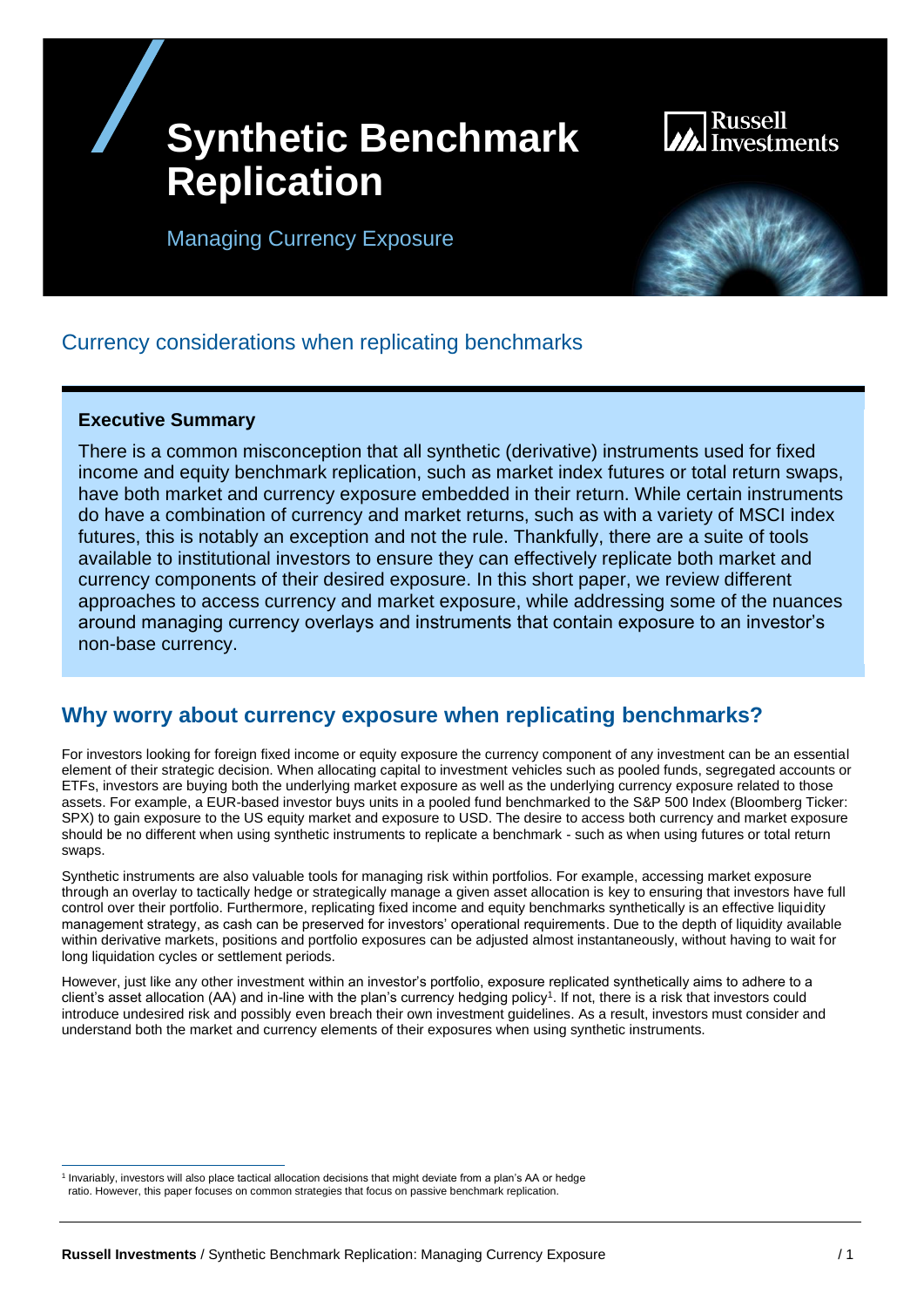## **Replicating the total exposure of a target benchmark**

The return characteristics of fixed income and equity benchmarks, such as the Bloomberg Barclays Global Aggregate Index (Bloomberg Ticker: LEGATRUU) or the MSCI World Index (Bloomberg Ticker: MXWO), are made up of two main components: market risk (e.g., equity, credit or interest rates) and currency risk (e.g., exposure to fluctuations in non-base currency). Therefore, to replicate the benchmark returns, investors must ensure the instruments they use are appropriate to obtain both return characteristics.

Some of the most common instruments employed to replicate market exposure synthetically are exchange traded futures, total return swaps, and index options. Investors can use a combination of these instruments to replicate their target benchmark, such as using a basket of regional or country index futures to replicate the MSCI World benchmark. For these types of futures, it is important to understand that many of the contracts available only provide market exposure which is simply delivering the index return of the underlying region or country, rather than the currency return of each regional component of the benchmark. As a result, instruments without any currency return embedded are often referred to as 100% currency hedged, meaning that just like with a 100% hedged share class in a pooled fund, investors receive market return but not the foreign currency return.

If the investor's benchmark is unhedged, (meaning the corresponding non-base currency exposure is intended, they can use a variety of synthetic instruments including currency forwards, exchange-traded futures, cross-currency swaps), or negotiate to have the currency exposure embedded in a total return swap. However, most institutional investors will use a basket of currency forwards due to the flexibility, low cost, and liquidity to obtain currency exposure in the context of a benchmark replication overlay. Exhibit 1 provides an illustration of the two main elements of a benchmark along with typical synthetic instruments used to replicate exposure.



#### **Exhibit 1: Typical synthetic instruments for benchmark replication**

Source: Russell Investments. For illustrative purposes only and not meant to be an exhaustive list.

For the remainder of this paper we focus on the common benchmark replication strategy of using exchange traded futures to access market exposure, coupled with a basket of currency forwards to access currency exposure. By using this approach investors are easily able to tailor an overlay to meet their specific requirements in accordance with their desired AA and currency hedge ratio.

#### **Example I: Replicating MSCI World unhedged**

To provide a practical example, imagine that a EUR-based investor wishes to overlay €100 million of cash in line with the MSCI World Index over a three-month period while they finalise legal documentation to invest in a  $3<sup>rd</sup>$  party manager. The investor has *no* currency hedge ratio (e.g., 100% unhedged) and therefore wants 100% exposure to the underlying currencies of the benchmark.

To replicate the benchmark return, the investor will purchase *both* a basket of country and regional index futures as well as a basket of currency forwards. The futures basket can also be optimised by taking into account the investor's preference around cost (e.g., primarily liquid contracts in the basket) versus tracking error reduction (e.g., a greater number of contracts in the basket). To access the currency component of the benchmark, the investor would use a basket of non-base currency forwards in accordance with the country allocation weights of the index being replicated. Combining both the market and currency exposures ensures that the return received from this synthetic overlay will proxy what would have been achieved by the MSCI World target benchmark.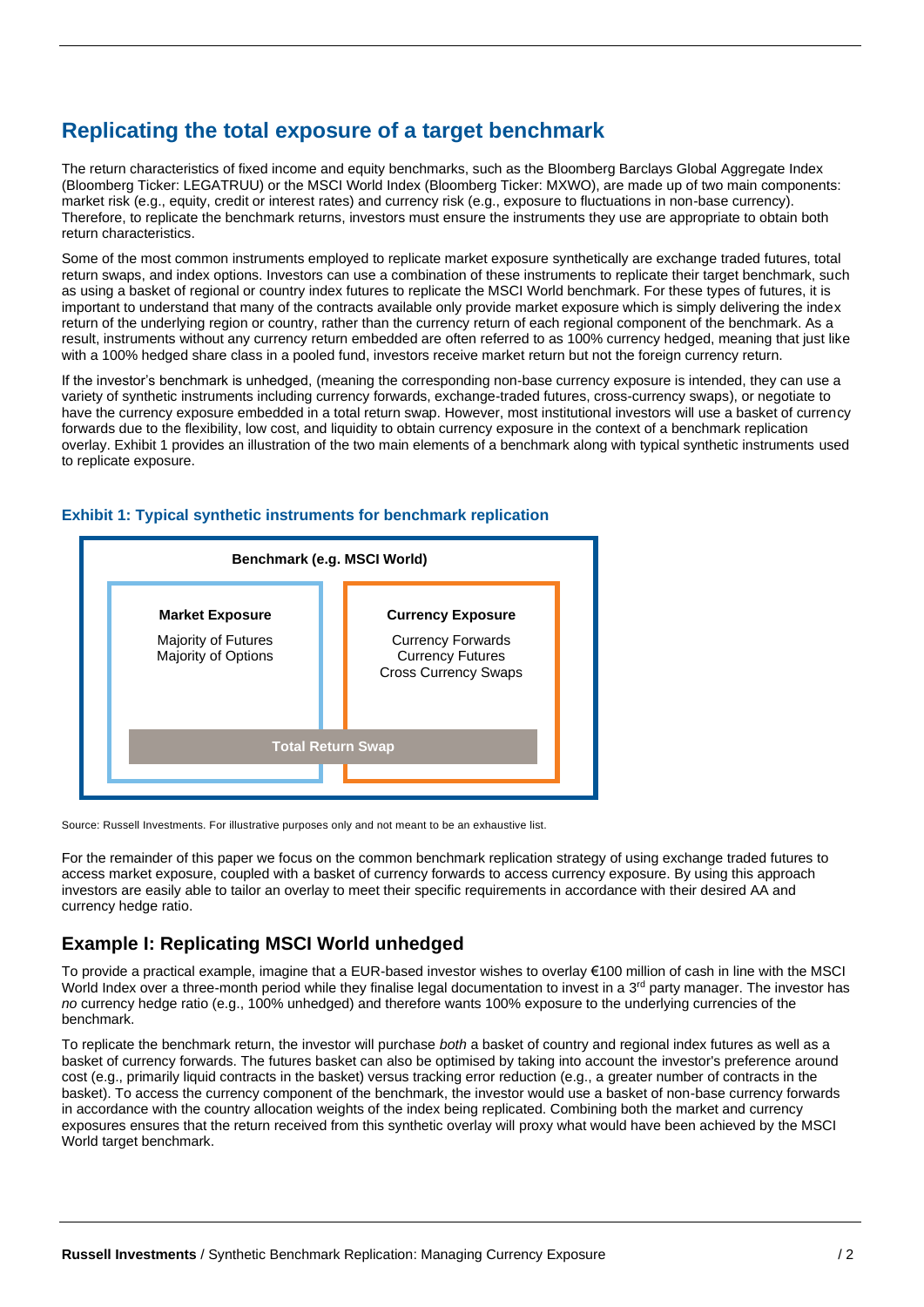Exhibit 2 provides an example of the portfolio construction used to replicate the MSCI World Index for a EUR-based investor. An important aspect to note is that the investor would not need to purchase a EUR currency forward as the cash supporting the benchmark replication strategy is already providing the desired EUR exposure.



#### **Exhibit 2: Replicating MSCI World with 100% currency exposure (100% unhedged)**

Source: Russell Investments. For illustrative purposes only.

## **Managing currency hedge ratios for benchmark replication**

One of the most beneficial aspects of using synthetic instruments to replicate benchmarks is their flexibility. Because most derivative instruments used for benchmark replication have no currency exposure embedded in their return, investors can be flexible in how much currency exposure they ultimately add. This means that any stipulated currency hedge ratio can be taken into account by simply adjusting the size of any currency basket exposure used as part of the benchmark replication.

To account for an investor's hedge ratio, it is important to think first about the starting point. As most index futures are inherently hedged instruments, to achieve a desired hedge ratio, an investor would need to add currency exposure. Because the portfolio starts at 100% hedged, an investor will need to add currency exposure at a rate of [100% - Target Hedge Ratio]. This means that an investor with a 70% target currency hedge ratio would need to put on 30% of the portfolio value in currency exposure.

Any synthetic replication strategy is normally kept in line with the overall desired AA and currency hedging strategy. This ensures that the exposures at a plan level adhere with the investment guidelines of the plan and are not breached. All too often, a failure to recognise the importance of matching currency exposure accurately leads to additional unwanted risk in the portfolio.

#### **Example II: Replicating MSCI World with a 70% currency hedge ratio**

Assume the EUR-based investor with €100 million cash desires exposure to MSCI World Index (of which, the U.S. comprises a 63% weight) but with a 70% currency hedge ratio. To replicate a U.S. regional exposure with a 70% currency hedge ratio, the investor would simply use a U.S. market index futures contract (such as the e-mini S&P 500) to target the full 63% allocation (e.g., €63 million of U.S. equity exposure) as well as use a USD/EUR forward contract to target 30% (1-70% hedge ratio) of the regional currency exposure, or 19% (e.g., €19 million of USD currency exposure). As the U.S. equity futures contract essentially has 100% currency hedged exposure for non-U.S. investors, adding additional exposure through a USD/EUR forward contract ensures they maintain their target currency exposure which, in this case, is a 70% hedge ratio.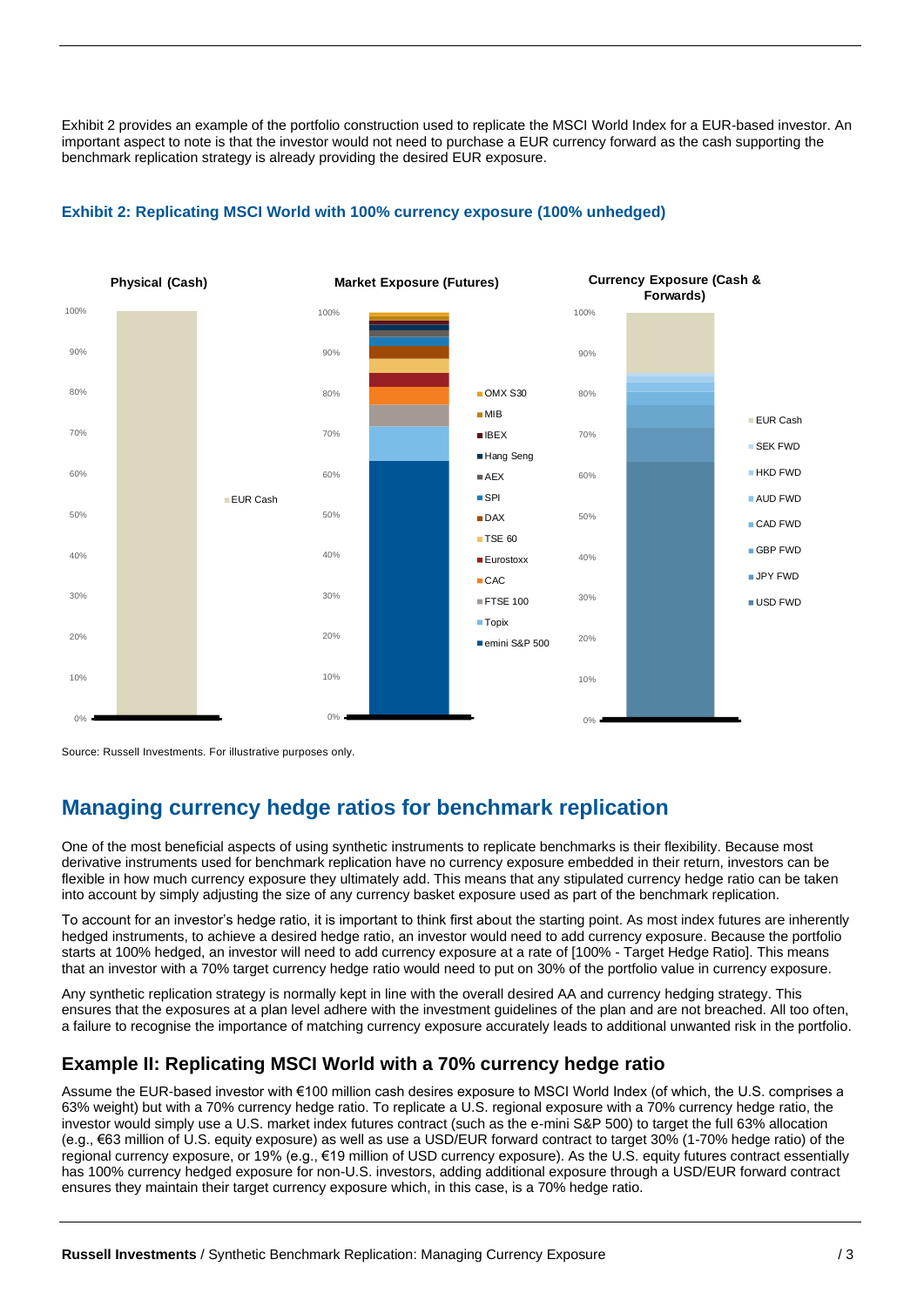The following diagram illustrates how a basket would look in practice for a EUR-based investor looking to maintain a 70% currency hedge ratio:



#### **Exhibit 3: Replicating MSCI World with 30% currency exposure (70% hedged)**

Source: Russell Investments. For illustrative purposes only.

## **Managing futures with embedded currency exposure**

The above discussion covers the majority of futures contracts; however, there are a select few synthetic instruments that include both market and currency exposure in their return. A good example of these types of instruments are the commonly traded MSCI futures contracts: the MSCI EAFE (Europe Australasia and the Far East) future (Bloomberg Ticker: MFSA Index),); and the MSCI Emerging Markets future (Bloomberg Ticker: MESA Index). Because the underlying index for these futures is a composite unhedged index itself, these instruments will essentially have 100% of the underlying currency exposure embedded within the return. However, the underlying index is priced against USD and therefore these futures also assume a base currency in USD, meaning to access local currency exposure for the benchmark against an investor's base currency, an investor will need to ensure they are long USD.

For those investors that are USD-based, simply holding the futures contract will ensure they are exposed to the underlying local currencies. For those investors that are non-USD based, they will need to add additional USD exposure via a forward contract. For example, a EUR-based investor wanting both market and currency exposure for the MSCI EAFE index would buy an MSCI EAFE futures contract as well as a USD/EUR forward.

Another aspect to consider is that there are significant differences in how currency exposure is embedded across certain contracts. These differences ultimately depend on the underlying reference index. Often, the reference index currency exposure used to create the futures contract will be different from the quoted currency of the futures contract itself. For example, while the MSCI Taiwan future (Bloomberg Ticker: TWA Index) is quoted in USD, the reference index used is still in TWD. This means that to access both market and currency exposure when using the MSCI Taiwan contract, a TWD currency forward would still be required – despite the contract being quoted in USD. Understanding how currency return is managed in a synthetic instrument is essential to ensure that investors are not adding unintended risk to their portfolio. Ultimately, it will be important for investors to work closely with their implementation partner to ensure they are accessing the appropriate currency exposure.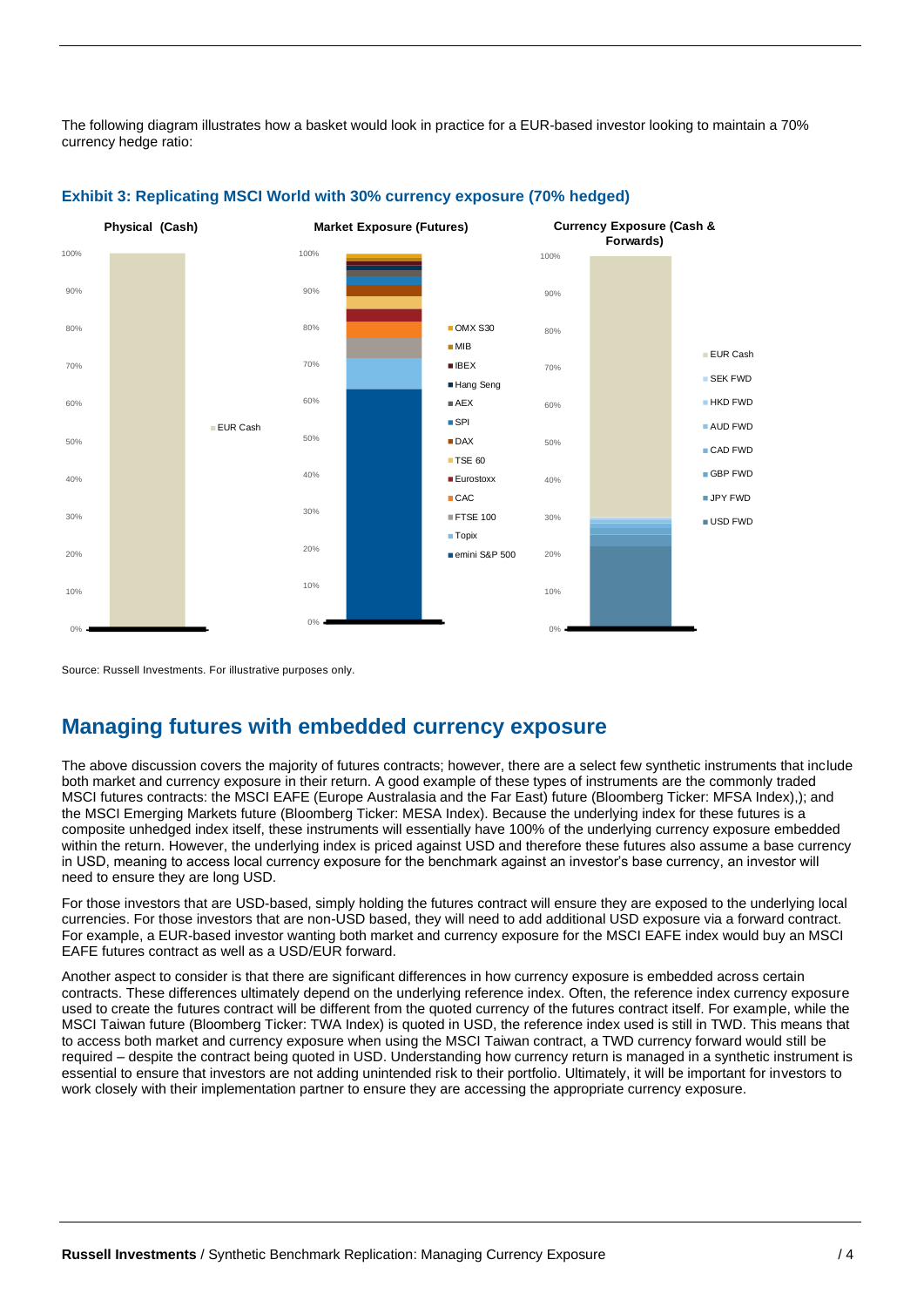#### **Example III: Replicating MSCI Emerging Market unhedged exposure**

As a final example, imagine that our EUR-based investor with €100 million of cash wants to replicate the MSCI Emerging Market index (100% unhedged), retaining full exposure to the underlying regional currencies. To achieve this, the investor would simply buy both an MSCI Emerging Market futures contract as well as a USD/EUR forward. If an investor wanted to apply a currency hedge ratio for the local currency exposure (e.g., 50% hedge), investors will normally use a basket of individual country index futures with no embedded currency exposure in lieu of the MSCI Emerging Market future, alongside corresponding regional currency forwards.

Exhibit 4 illustrates how a basket would look in practice for a EUR-based investor desiring to replicate the MSCI Emerging Market index using a single contract with unhedged currency exposure:



#### **Exhibit 4: Replicating MSCI Emerging Market unhedged with a single contract**

Source: Russell Investments. For illustrative purposes only.

## **Concluding thoughts**

It is important that any synthetic benchmark replication approach is in line with the overall investment strategy for both the desired market and currency exposures. Thankfully, as outlined in this paper, there are a variety of solutions to ensure that both these exposure elements are managed effectively, while keeping any target hedge ratio in place. Regardless of the approach used to replicate an investor's target benchmark, and considering the nuances involved, it is important to work with your implementation partner to ensure that any synthetic benchmark replication strategy is effective.